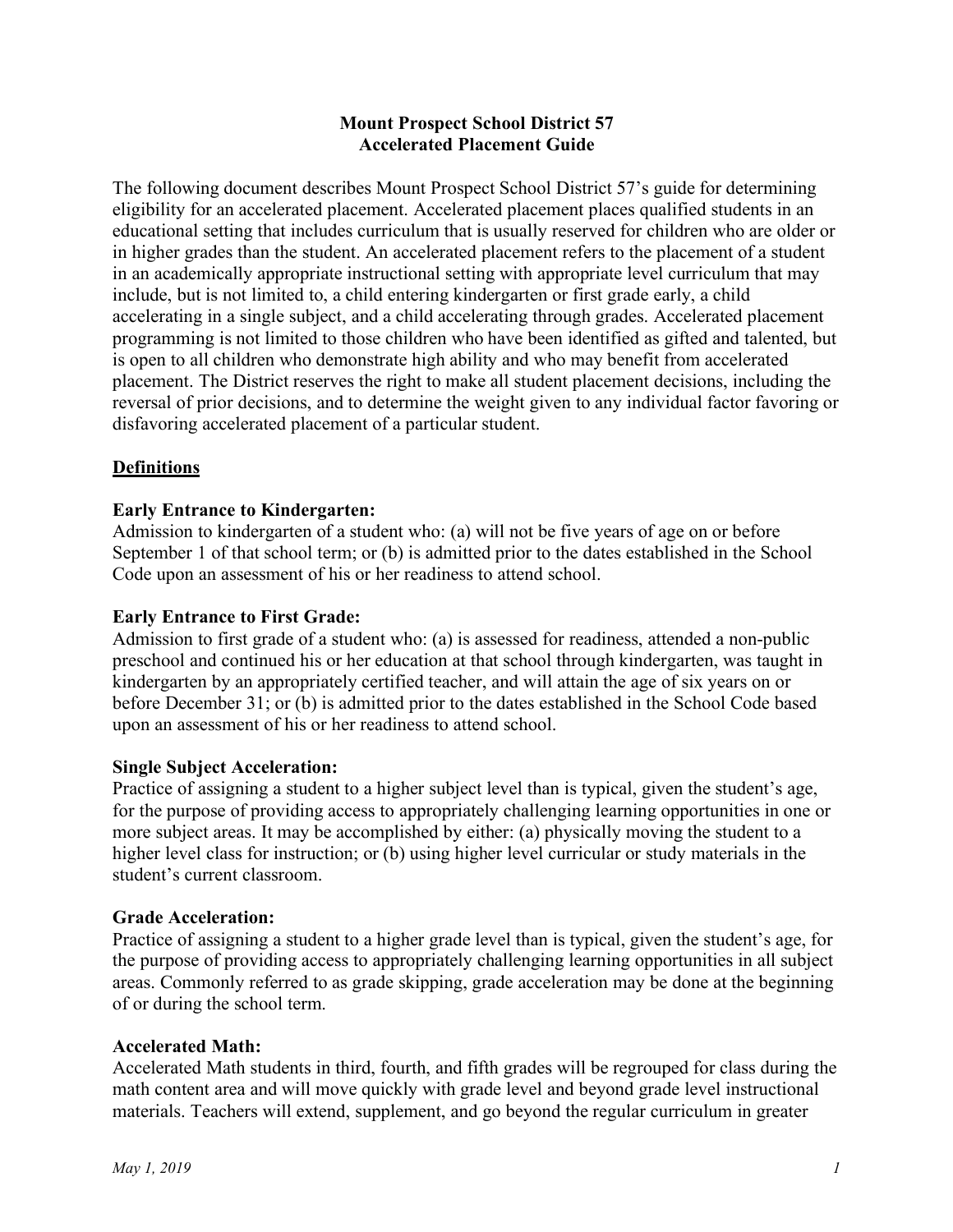depth or breadth to support students' learning. Prior to third grade, differentiation primarily occurs within the classroom.

In middle school, students in the Accelerated Math class are using math materials one grade level above, and students in the Accelerated Plus Math class are using materials two grade levels above.

## **Enrichment Reading:**

The overall goal for fourth and fifth grade differentiated Reading and Language Arts instruction is to meet students' needs. Curriculum is aligned with Illinois Common Core Standards emphasizing literature, informational text, vocabulary instruction and development of foundational skills, designed to enhance classroom reading instruction. All students will be instructed in guided reading groups based on data and high achieving students have been specifically clustered in classrooms to ensure that each class has skill-matched peers. Students receiving differentiated reading opportunities with the enrichment teacher will receive both inclass and out-of-class instruction by the enrichment teacher, however core reading instruction for all students is provided by the classroom teacher. Differentiated reading instruction through the use of guided reading occurs in kindergarten through third grade as well, but does not generally include differentiated reading opportunities outside of the general education classroom by the enrichment teacher.

#### **Accelerated English Language Arts (ELA):**

Beginning in sixth grade, students participating in the Accelerated English Language Arts class are using beyond-grade level materials to meet students' needs.

# **Referral Process**

#### **Early Entrance to Kindergarten and First Grade:**

Requests for consideration for early admission for kindergarten or first grade must be made in writing to the building principal prior to April 15 of the preceding school year by completing the *[Early Entrance to Kindergarten or First Grade Request Form](https://www.d57.org/Downloads/Early%20Entrance%20to%20Kindergarten%20or%20First%20Grade%20Request%20Form9.pdf)*.

Individual referral requests may also come from a variety of individuals including licensed educational professionals and a parent/guardian. Referrals for possible early entrance to kindergarten or first grade may also come from a preschool educator, non-public kindergarten teacher, pediatrician, or psychologist who knows the student.

#### **Accelerated Math and Reading Enrichment/Accelerated English Language Arts:**

All students are considered for Accelerated Math at the end of second grade to begin the following school year, and are subsequently considered each data review period thereafter. Students are identified for Accelerated and Accelerated Plus Math at the end of fifth grade, to begin at the start of sixth grade.

All students are considered for Enrichment Reading at the end of third grade to begin the following school year, and are subsequently considered at each data review period hereafter. Students are identified for Accelerated English Language Arts at the end of fifth grade, to begin at the start of sixth grade.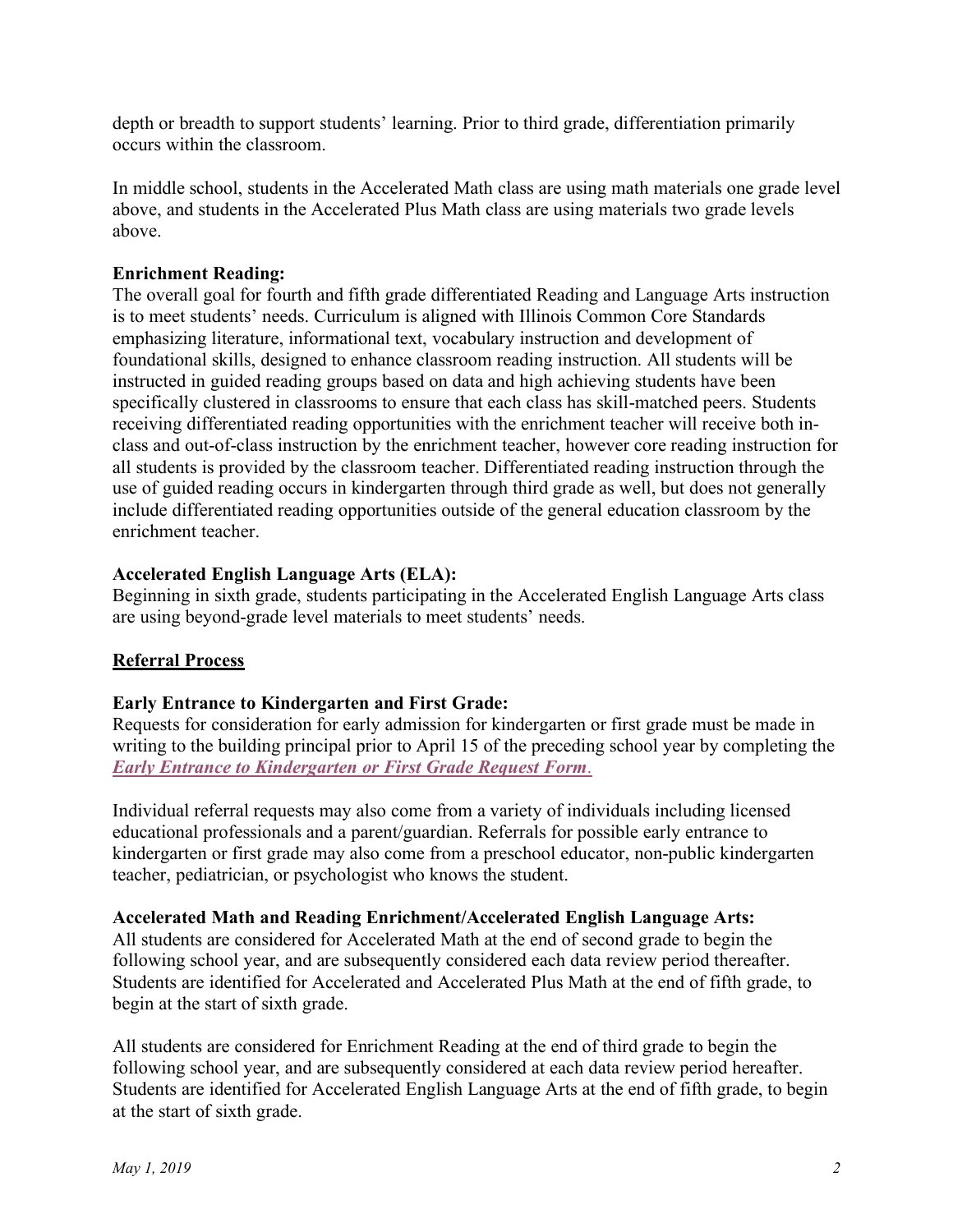Individual referral requests may also come from a variety of individuals including licensed educational professionals, parent/guardian, and student (with written consent of a parent/guardian). In the event of an individual referral for an accelerated placement, a parent/guardian must first engage in a conversation with the building principal regarding placement in the accelerated or enrichment course. The parent/guardian must arrange a phone conference or face-to-face meeting with the principal to discuss the student's current performance in comparison to the eligibility criteria. If, after a conversation with the principal, a parent/guardian believes the student has a unique situation where the eligibility criteria is not relevant, the parent should complete the District 57 *[Enrichment/Accelerated Placement Request](https://www.d57.org/Downloads/Enrichment%20Accelerated%20Placement%20Request%20Form3.pdf)  Form*. A teacher may also complete this form in the event of an individual referral request. A multi-disciplinary team will meet to consider the request and determine eligibility.

# **Grade Acceleration:**

A referral for consideration for grade acceleration must be made in writing to the building principal. Following a written request, the building principal will arrange a meeting with the parent/guardian to discuss the District procedure and to gather any supporting documentation the parents may have that speak to a need for grade acceleration. If, after a conversation with the principal, a parent/guardian believes the student should be considered for grade acceleration, the parent must complete the District 57 *[Grade Acceleration Request Form](https://www.d57.org/Downloads/Grade%20Acceleration%20Request%20Form3.pdf)*.

The minimum requirements that must be met in order to move forward with consideration of grade acceleration include:

- 1. The child's parents must request grade acceleration in writing to the building principal.
- 2. The rationale for grade acceleration must be determined to be sufficient by the principal for the case to continue.
- 3. The student must be enrolled in an age-based grade level class at the assigned school for at least 16 weeks.
- 4. The school has documented attempts to enrich the child's learning experience using an instructional planning form or similar document, to include a start and revision date and the outcomes of this enrichment.

# **Evaluation Process**

# **Early Entrance to Kindergarten:**

When a request for consideration for early entrance to kindergarten is made, data regarding the student's ability will be gathered. This may include information submitted by the parent/guardian, and/or early literacy and early numeracy screening measures collected by the school team. A child must perform above the 90th percentile when compared to spring kindergarten norms to proceed to the next step (local norms will be used when available). If a child meets this criteria, the child's cognitive ability will be formally assessed by the school psychologist. It is recommended that the child demonstrate cognitive ability at least three (3) standard deviations above the national mean average. If the child displays such cognitive ability, the school psychologist will then assess the child's developmental competencies and academic skills using the Kindergarten Individual Development Survey (KIDS). Based on all of these results, the school psychologist will make a written recommendation regarding early admission to the director of student services and building principal. Finally, the decision to permit or deny early admittance will be made by consensus of the building principal, school psychologist, and director of student services, considering all relevant information including parent input.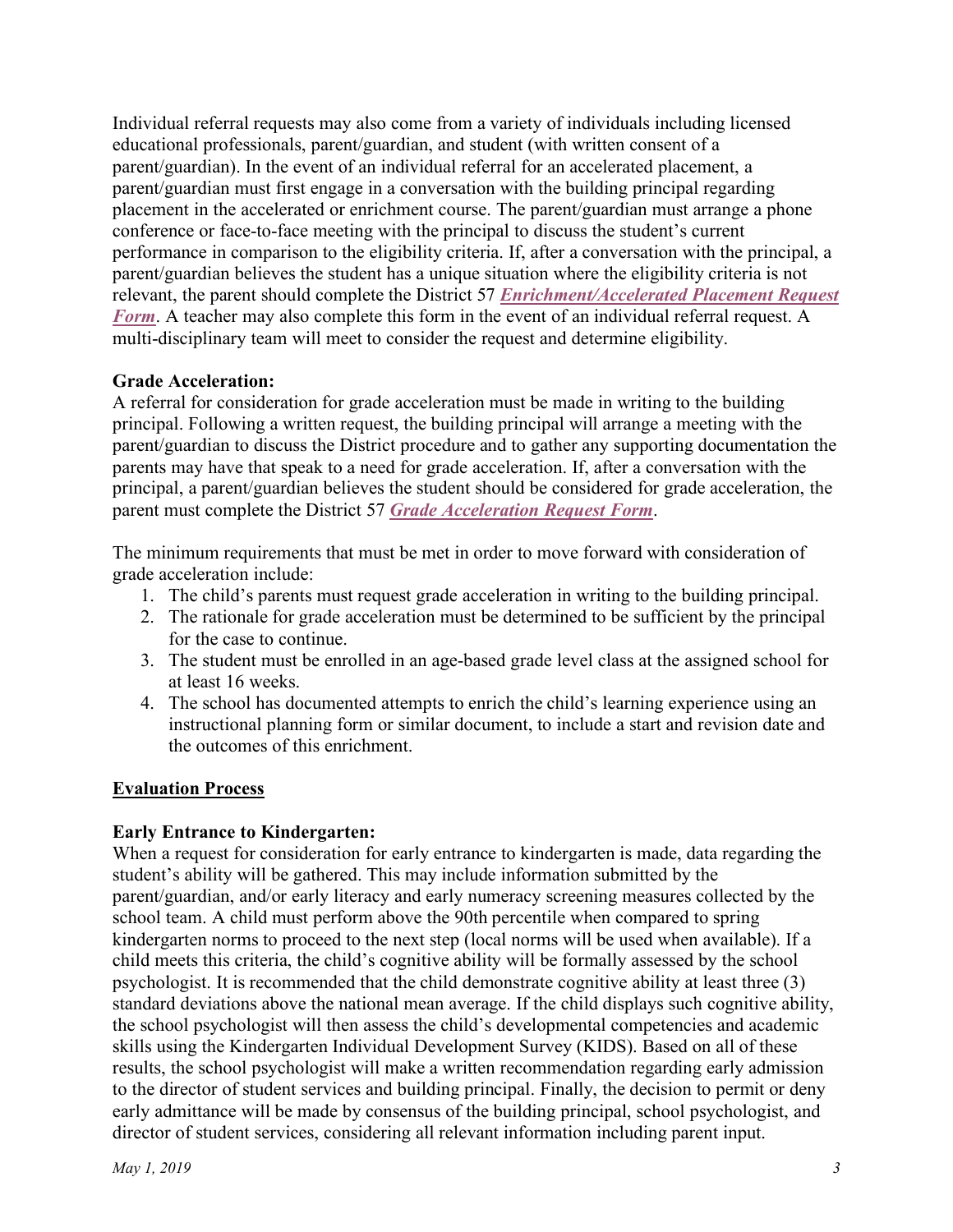# **Early Entrance to First Grade:**

Students may be considered for early entrance to first grade in two ways. First, a child will be considered when the following criteria is met:

- 1. The child will turn six years of age between September 2 and December 31 of his or her first grade year.
- 2. The child attended a non-public preschool and continued his or her education through kindergarten at that same facility.
- 3. The child's kindergarten instruction was taught by an appropriately licensed teacher.
- 4. The child is determined by the District to have the required readiness skills for first grade.

Parent(s)/Guardian(s) must complete and submit the District 57 *[First Grade Early Entrance](https://www.d57.org/Downloads/First%20Grade%20Early%20Entrance%20Request%20Form7.pdf)  Request Form*, along with documentation of the child's current progress reports/report cards, by April 15 of the preceding year. Based upon a review of the child's records and an interview with the child's kindergarten teacher, as needed, it will be determined if any further assessment is required. This assessment will be completed by the school team and will be individualized based upon the information needed to determine the child's readiness for first grade. Decisions regarding eligibility for early entrance into first grade will be made by the school principal and a district administrator. If a child is accepted for early entrance to first grade before finishing kindergarten, this acceptance is provisional and dependent upon an official report card indicating that the child successfully completed kindergarten. This report card must be provided to the school's principal by June 20.

A child may also be considered for early entrance to first grade upon assessment of his or her readiness to attend school. Data regarding the student's ability will be gathered. This may include information submitted by the parent/guardian, and/or curriculum based measures collected by the school team. A child must perform above the 90th percentile when compared to spring first grade norms to proceed to the next step (local norms will be used when available). If a child meets this criteria, the child's cognitive ability will be formally assessed by the school psychologist. It is recommended that the child demonstrate cognitive ability at least three (3) standard deviations above the national mean average. If the child displays such cognitive ability, the school psychologist will then assess the child's academic competencies using a standardized achievement test. It is recommended that a student perform at least three (3) standard deviations above the national mean average. If a student meets this criteria, the team will use the Iowa Acceleration Scale to review the child's developmental competencies, using the recommended scoring process developed by the Iowa Acceleration Scale. Based on all of these results, the school psychologist will make a written recommendation regarding early admission to the director of student services and building principal. Finally, the decision to permit or deny early admittance will be made by consensus of the building principal, school psychologist, and director of student services, considering all relevant information including parent input.

#### **Enrichment Reading and Accelerated Math (Third-Fifth Grade):**

Identification for Enrichment Reading and Accelerated Math is based on the two previous NWEA MAP assessments and the CogAT tests that students take in second grade. Student performance is converted into a z-score to determine how many standard deviations a student's performance is from the mean. The Enrichment team, consisting of a variety of team members such as the building principal, assistant superintendent for curriculum and instruction, and enrichment teachers, convene to review assessment results for all students and determine a